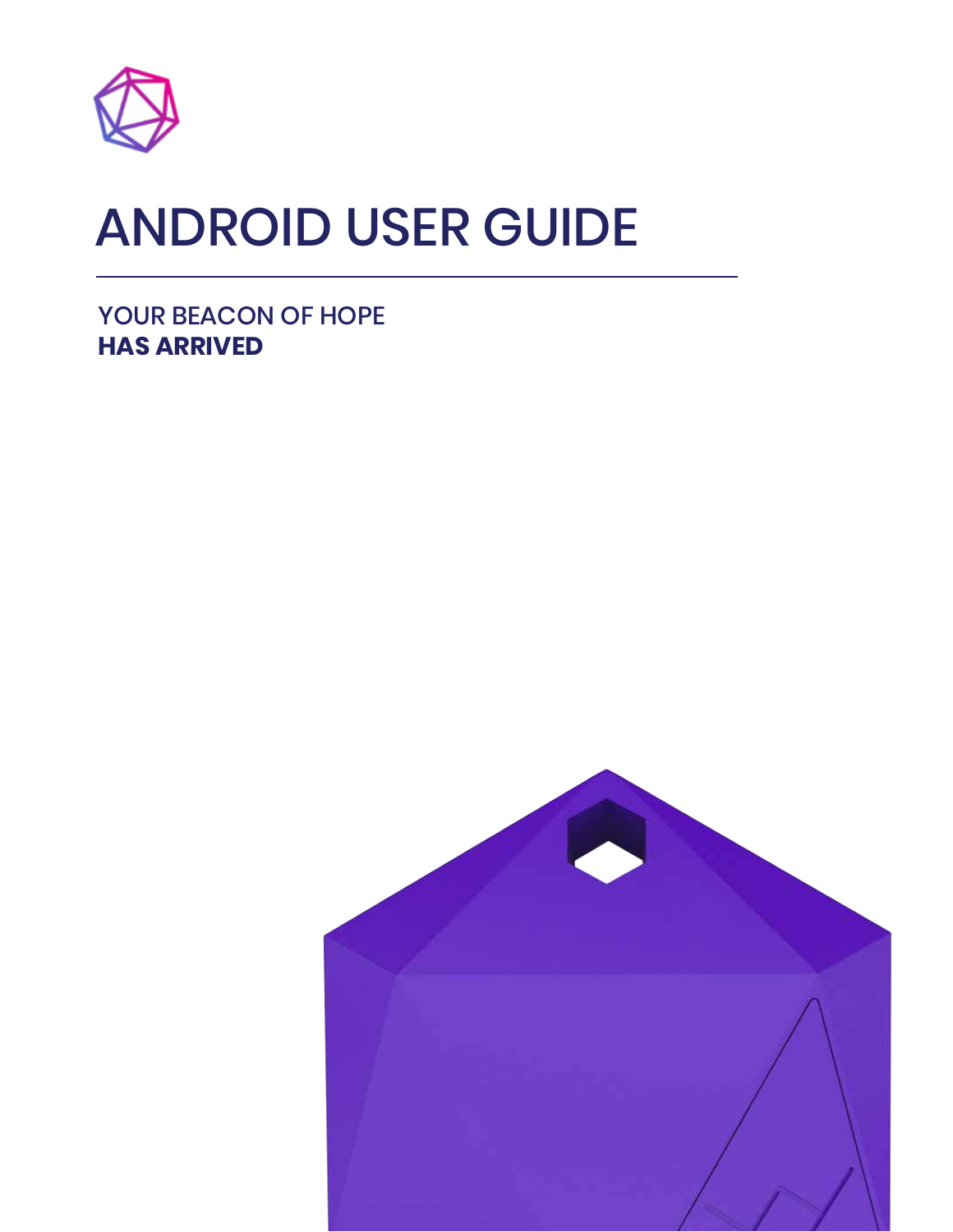## TABLE OF CONTENTS

**Introduction** XY Finder Models XY Find It System Requirements

## **Android Users**

XY4+ Setup Instructions Using Your XY4+ XY Find It App Menu

**Further Assistance**

Basic Troubleshooting Contact Information **Conclusion**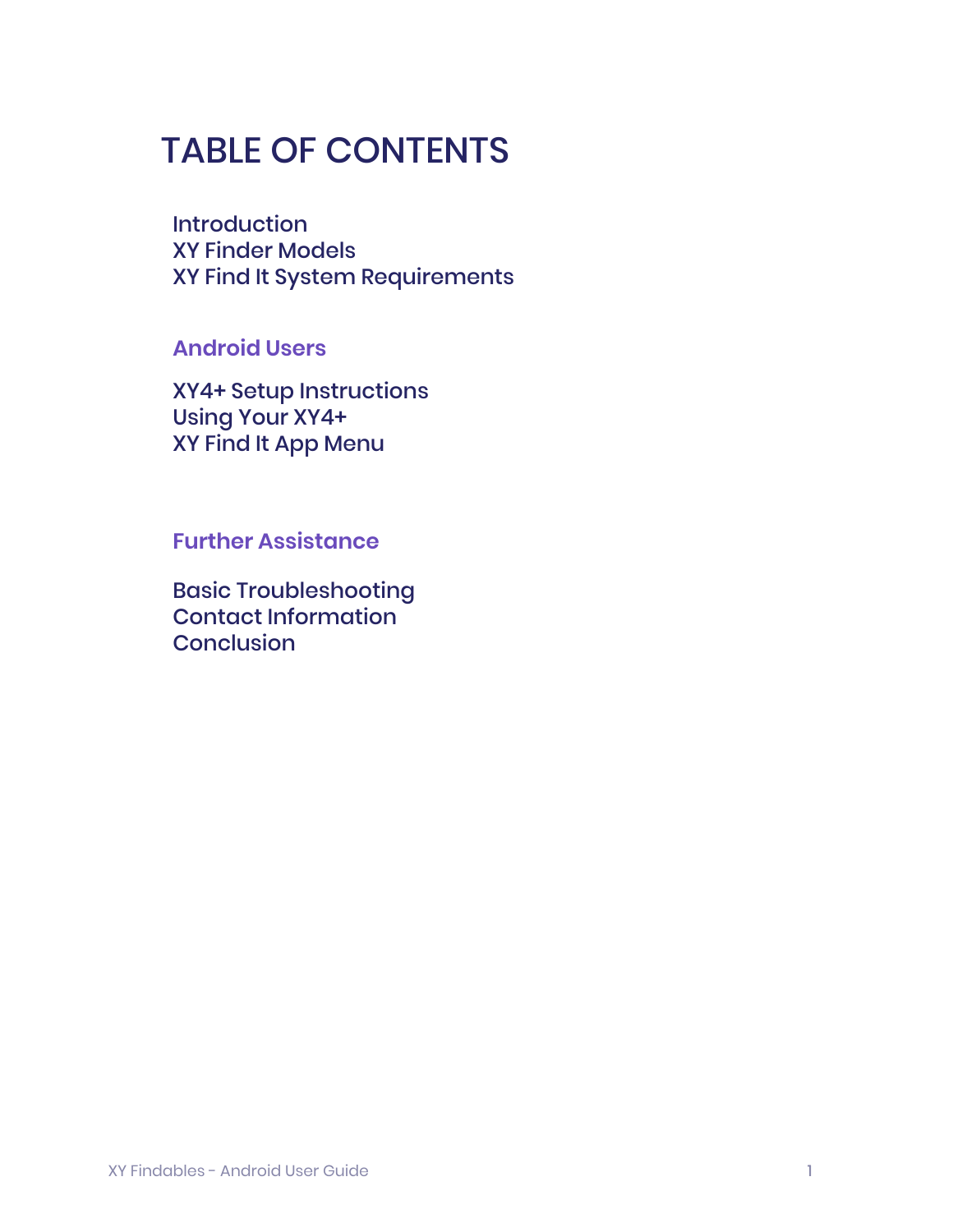## AN INTRODUCTION

XY - The Persistent Company began in 2012, and since that time, every branch of our business has been dedicated to the same goal - making people, places, and things easier to the locate.

XY Finders are the market's most powerful Bluetooth item finders. They're a type of a device known as a Bluetooth beacon, which pulse a radio signal that can communicate with a mobile device, such as a smartphone or tablet computer. The XY Find It app is what connects your phone or tablet to your XY Finder.

Your mobile device can estimate the proximity of an XY Finder based on how strong its signal is, and it can signal the finder to beep so you can find it even if it's not in view. Most models of XY Finder also have a button, which allow you to signal back to your device, ringing your phone if the XY Find It app is running.

Additionally, using your device's location services, XY Find It can remember where it detects your XY Finder, and save that information for later so you can retrieve objects you misplace. If you lose an object, you can flag it as lost, so that anyone else using XY Find It can let you know where it was found - anonymously and automatically.

You can even put your items on a digital leash using KeepNear, which notifies your device when your XY Finder leaves its range.

XY Finders are the helper you've always wanted when you misplace something. Everyone leaves their keys behind, accidentally drops something, or forgets where they parked their car. XY designs solutions for these frustrating problems.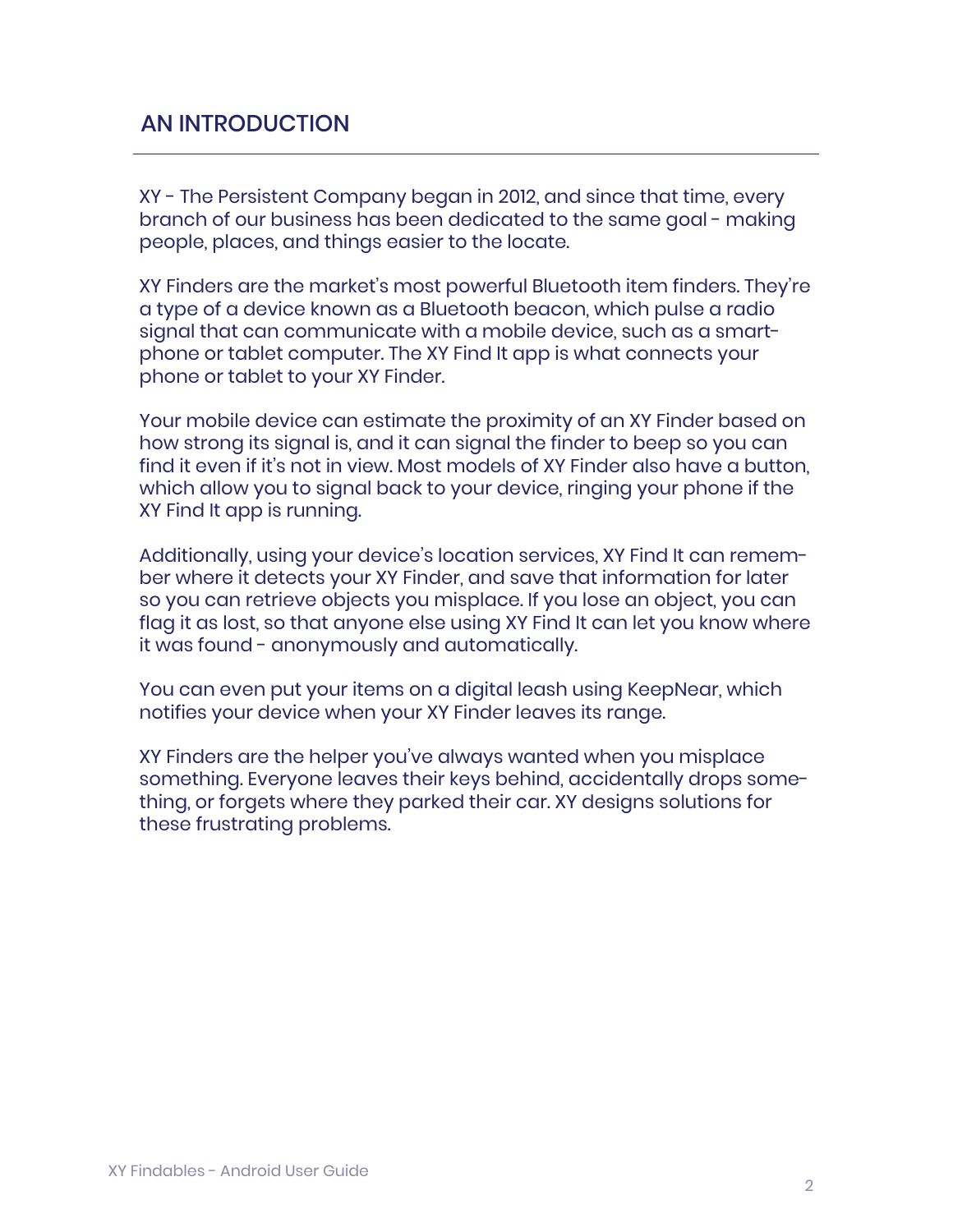## THE ADVANTAGE OF BLUETOOTH

Why are XY Finders a Bluetooth beacon rather than some other kind of technology, like cellular or satellite-based devices? Lots of reasons, really. For many consumers, Bluetooth technology is the most viable solution to their needs.

Bluetooth devices connect directly to your phone or tablet, so they're a one-time purchase. No extra service is required, and since we make our app available for free, the only thing you'll ever pay for it is your XY Finder. Cellular and satellite devices must connect to a network, and will virtually always require a service fee.

Additionally, Bluetooth beacons can be much, much smaller than their bigger cousins. A Bluetooth beacon doesn't have to be much larger than its battery, which means we can make a device small enough to fit on almost any item.

Perhaps most importantly, XY Finders use a technology called BLE (Bluetooth Low Energy), which means their power consumption is miniscule compared to big cellular devices. They don't require recharging, and our industry-leading XY4+ has a battery life of up to 5 years. That kind of long-term reliability can't be underestimated for a device that functions as a memory aid.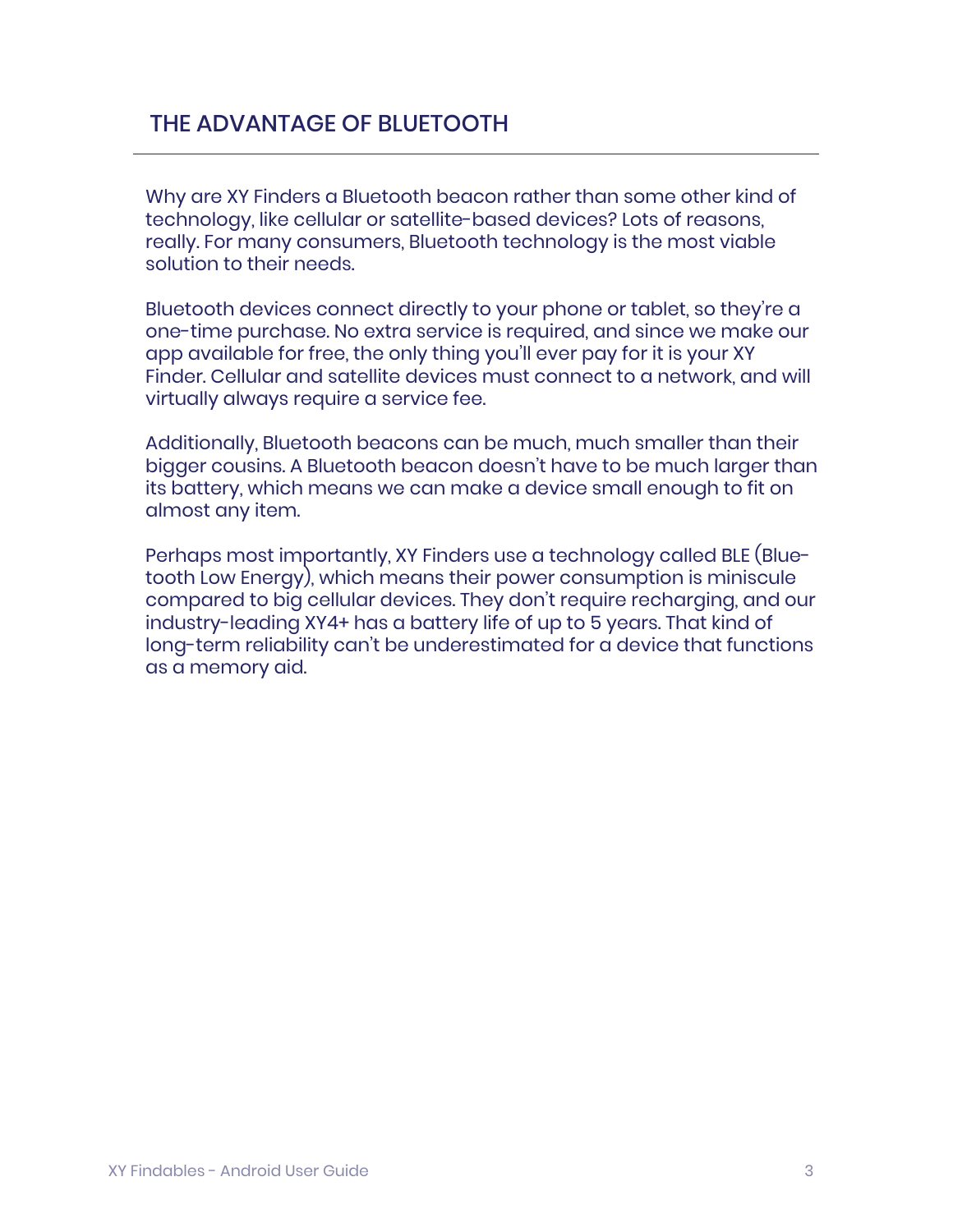XY4+ has a button that's a separate piece inset into the body of the finder. On the back, there are four tiny pinholes in the center and a number 4 set into a circle. It's 18% larger than earlier models.



| Range               | Maximum 300 feet (100 meters)                                        |  |
|---------------------|----------------------------------------------------------------------|--|
| <b>Battery Life</b> | 3 to 5 years                                                         |  |
| <b>Battery Size</b> | CR3032                                                               |  |
| <b>Dimensions</b>   | $1.5 \times 1.75 \times 0.39$ in $(3.81 \times 4.45 \times 0.99$ cm) |  |
| Weight              | $0.5$ oz $(14.18)$ g)                                                |  |

This guide will exclusively cover our most recent model, XY4+. Guides are available for our older models on our website, xyfindit.com.

Please note that the XY1 model is no longer supported and documentation will not be made available. Please contact our customer service team at support@xyfindit.com if you have any questions.

## OLDER VERSIONS

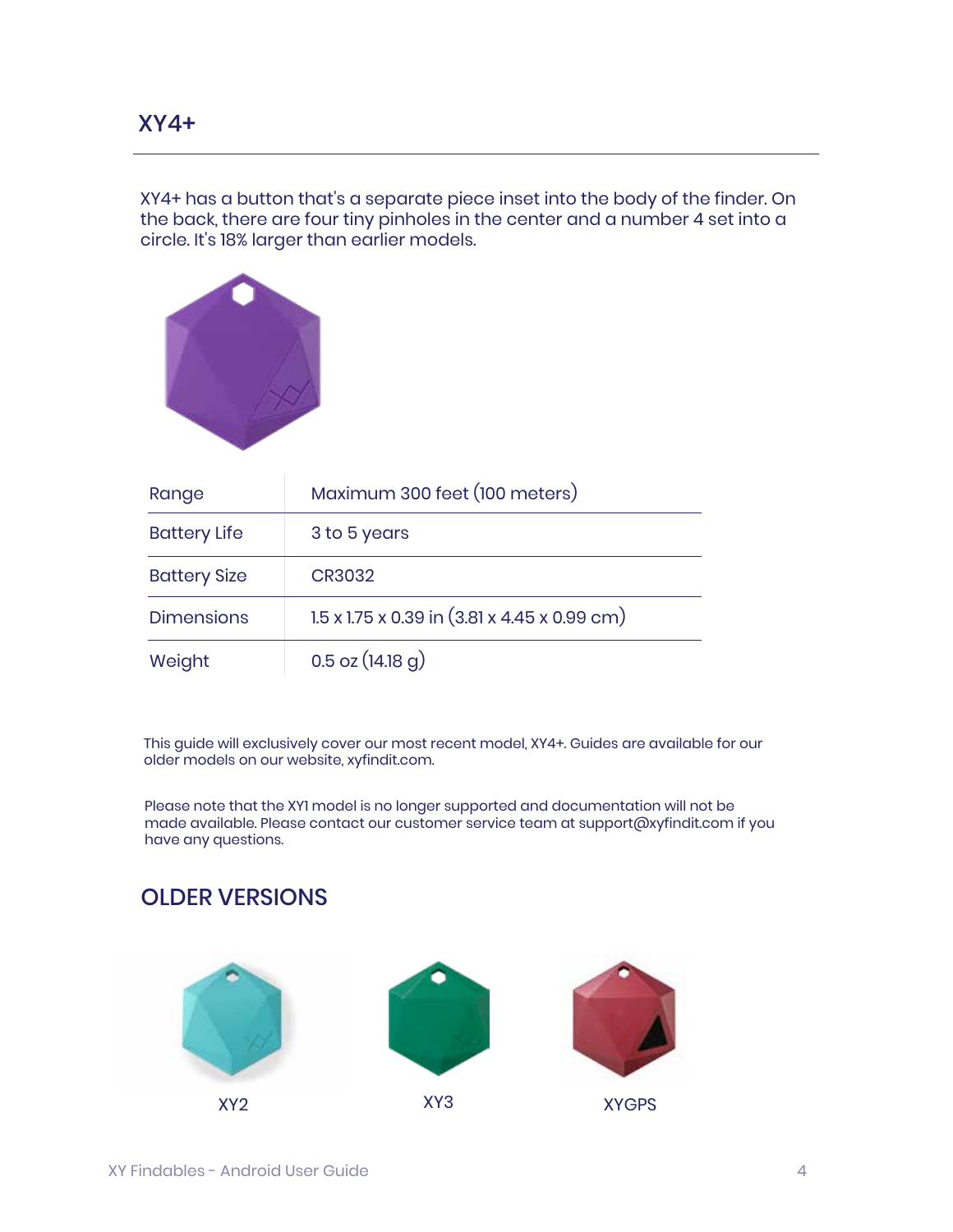## XY FIND IT SYSTEM REQUIREMENTS & SETTINGS

#### iOS

The XY Find It app for iOS requires iOS 9 or later.

Bluetooth service must be enabled. Turning Bluetooth service off will immediately cease all tracking of your XY Finders. Restarting Bluetooth or restarting your device from time to time may help some iOS devices maintain connectivity.

Location service must be enabled. This is critical for the function of the map feature in XY Find It. We recommend that your location services be set to "Always" mode, which can be found under system settings under XY Find It once the app is installed.

Internet service must be enabled, either via WiFi or mobile data. XY Find It works by storing data on our servers so that your information is safe and easy to transfer from one device to another. An internet connection is required to communicate with our servers.

For best results, ensure "Background App Refresh" is enabled, which can be found under system settings under XY Find It once the app is installed. This ensures that XY Find It can maintain connectivity even when pushed to the background (open but not visible on your screen).

## ANDROID

The XY Find It app for Android requires Android 5 or later.

Bluetooth service must be enabled. Turning Bluetooth service off will immediately cease all tracking of your XY Finders. Restarting Bluetooth or restarting your device from time to time is always recommended for Android devices connected with Bluetooth accessories.

Location service must be enabled. This is critical for the function of the map feature in XY Find It. We recommend that your device be set to High Accuracy mode, which can be found in your system settings under Location on most Android devices.

Internet services must be enabled, either via WiFi or mobile data. XY Find It works by storing data on our servers so that your information is safe and easy to transfer from one device to another. An internet connection is required to communicate with our servers.

*Important: XY Find It is compatible only with the Android and iOS platforms. It is not compatible with Windows Phone, Blackberry, or any desktop/laptop operating systems, such as MacOS or Windows. Compatibility may be an issue for proprietary versions of Android, such as FireOS (Amazon), Oxygen-OS (OnePlus), or MIUI (Xiaomi).*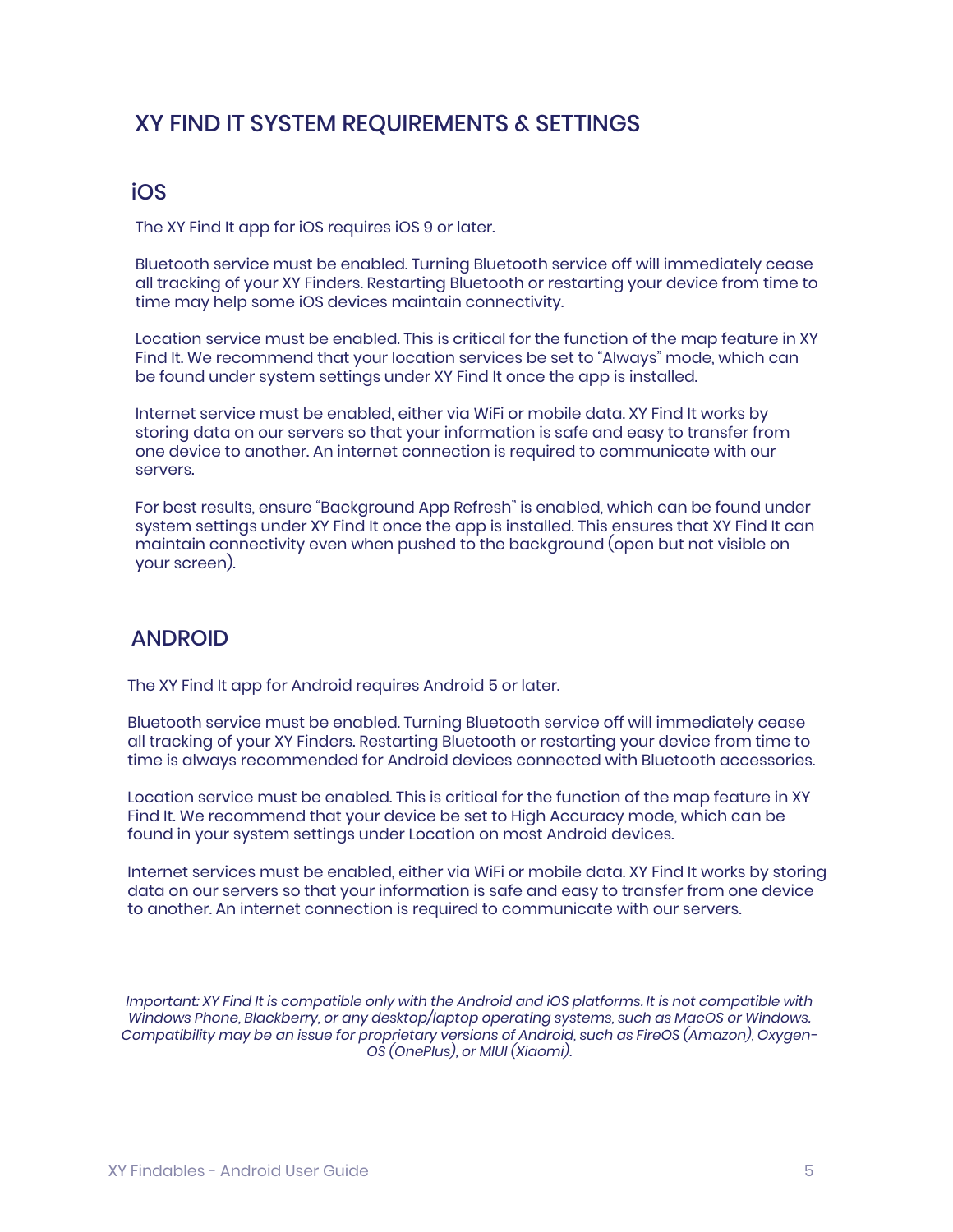If you've never used XY Find It before, open the Google Play Store app on your Android smartphone or tablet computer.

Search for "XY Find It" using the search bar. XY Find It will be the first result. Tap the "Install" button to install XY Find It on your device.

Tap on Open when the installation is complete.



While XY Find It is downloading and installing, make sure you have Bluetooth and location services turned on from your phone's Settings menu.

When the app asks you for access to anything, tap on Allow to make sure XY Find It can do everything it needs to do.

To create a new XY Find It account, tap on Join..



 $0 \times 97%$ 

 $\alpha$ 

 $\mathbf{H}$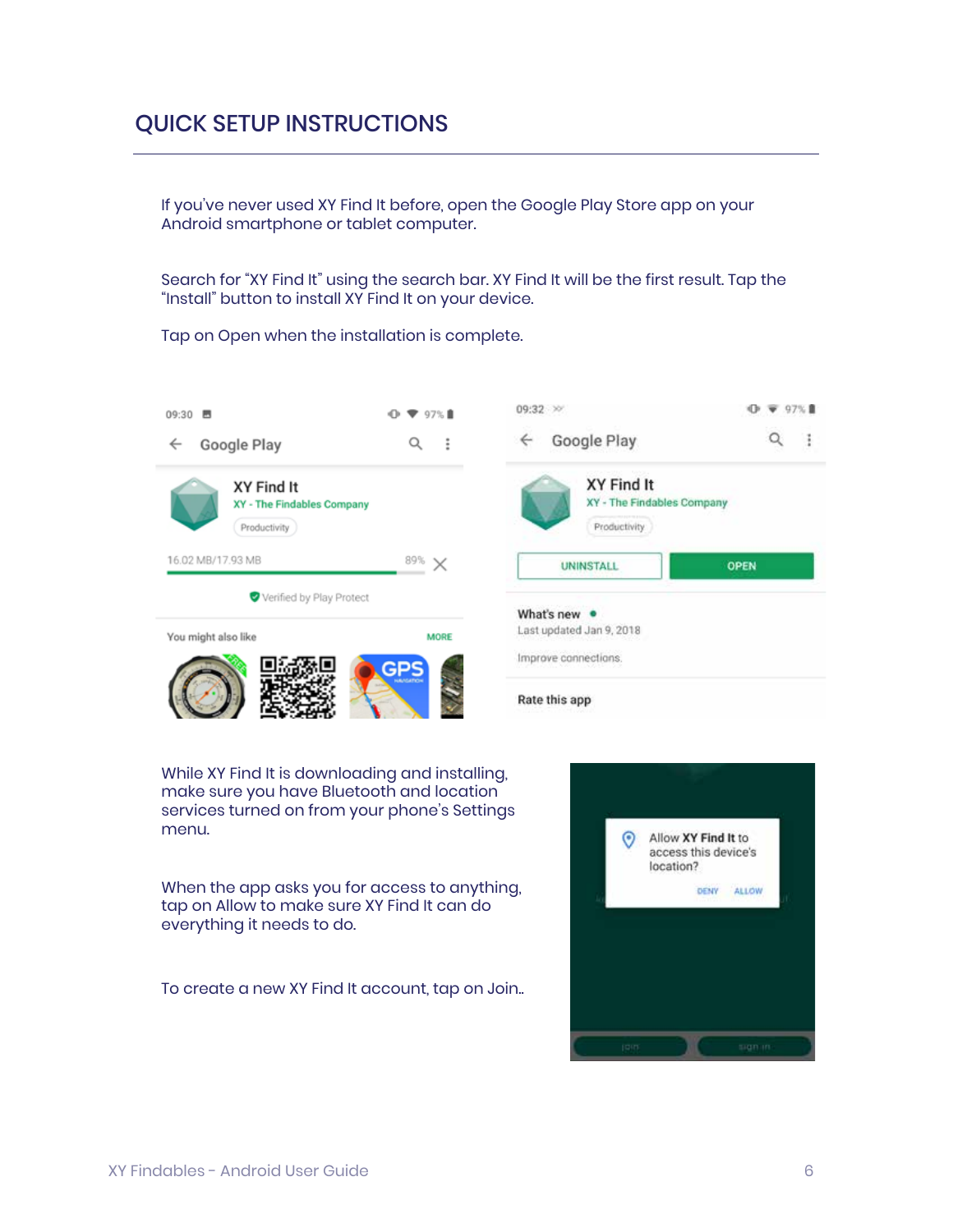#### CREATING AN ACCOUNT

Enter your first and last name.

Next, enter your email address and verify it. Make sure to use a valid email address because we'll use it to send you a new password if you ever lose your password.

You may enter your phone number if you wish.

Finally, enter a password and be sure it's the one you wish to use. You may check the box next to "show password" to verify that it's accurate.

When your information is correct, tap on "join."

You're now logged into your XY Find It account! You'll see a map and some controls.

| 09:35<br>$_{\rm{tot}}$ | $\infty$                                             |                | $\bullet$ | o | 96% |  |
|------------------------|------------------------------------------------------|----------------|-----------|---|-----|--|
|                        |                                                      |                |           |   |     |  |
|                        | connect with facebook                                |                |           |   |     |  |
|                        |                                                      |                |           |   |     |  |
|                        | Turish Inc.<br>XY                                    | Findables      |           |   |     |  |
|                        | support@xyfindables.com                              |                |           |   |     |  |
|                        | or bive amount introduced<br>support@xyfindables.com |                |           |   |     |  |
|                        | Distant,<br>$1 - 866 - 200 - 5685$                   |                |           |   |     |  |
|                        |                                                      |                |           |   |     |  |
|                        | u                                                    | show possword. |           |   |     |  |
|                        | by joining you agree to our Terms of Service<br>join |                |           |   |     |  |
|                        |                                                      |                |           |   |     |  |
|                        |                                                      |                |           |   |     |  |
|                        |                                                      |                |           |   |     |  |
|                        |                                                      |                |           |   |     |  |
|                        |                                                      |                |           |   |     |  |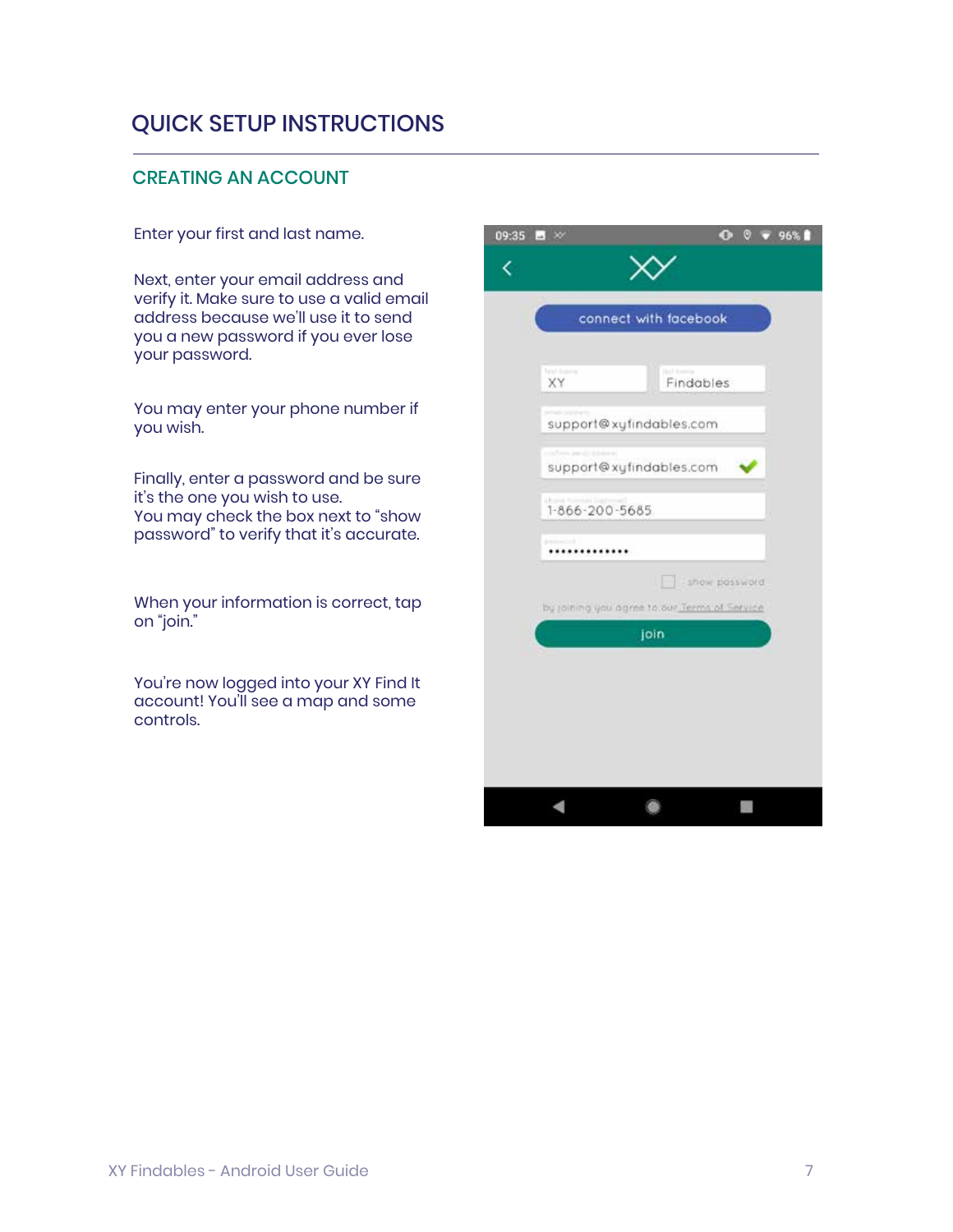#### ADDING YOUR FIRST FINDER

To add your first XY Finder, tap on the plus sign in the top right corner.

Press the button on your XY Finder twice. One press will wake it up, and the next press will signal your phone or tablet.

When your phone detects the finder, tap on "Next."







Label your XY Finder where the app says, "What will you attach XY to?" So for example, if you're putting your XY Finder on your keys, type "keys." Or if you're putting your XY Finder on your cat, type "Fluffy."

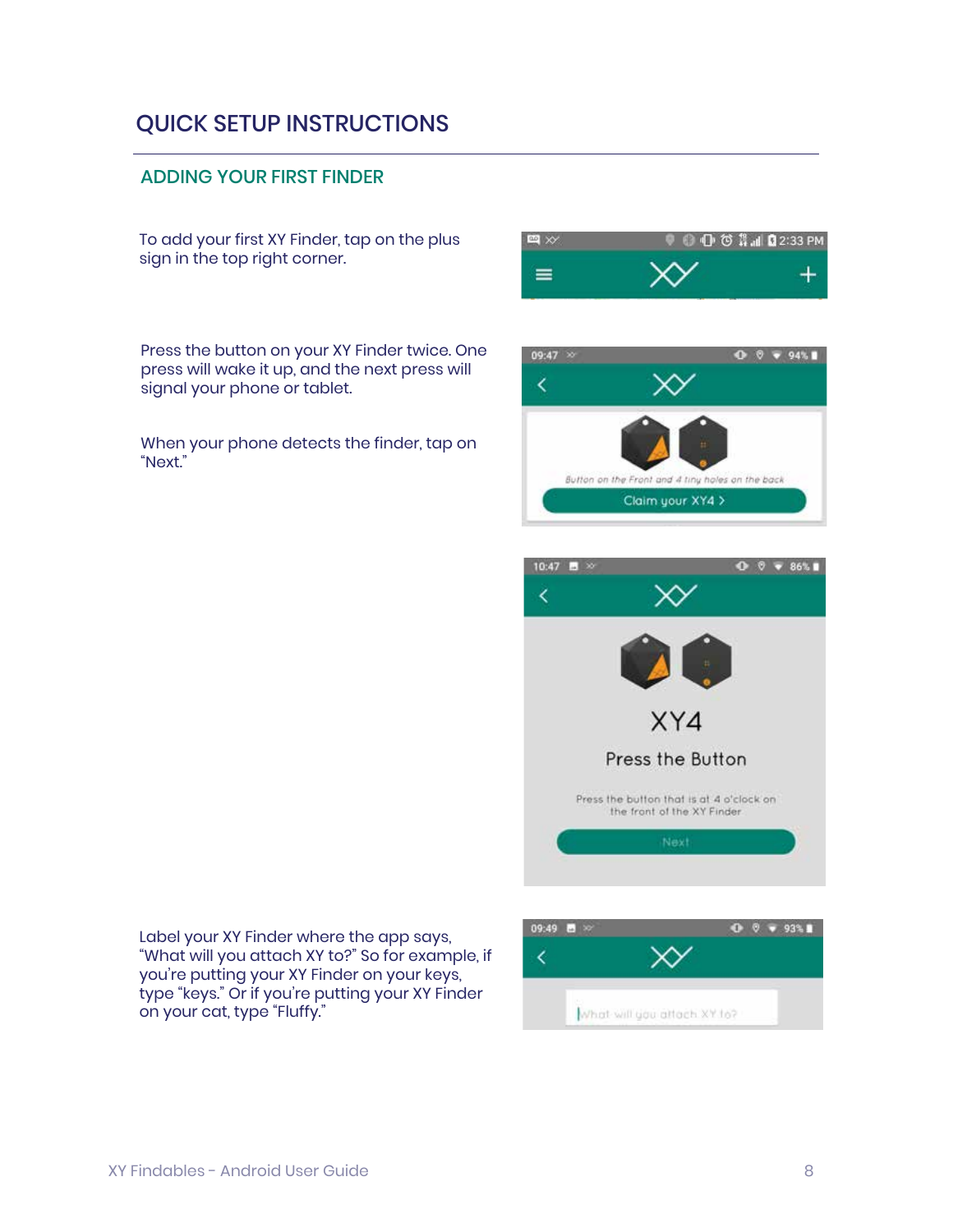## ADDING YOUR FIRST FINDER (CONTINUED)

Let's add a photo to represent your XY Finder or the item it's attached to. You can always change these details later if you like.

Tap on the big green square with a camera icon at the bottom. Select "Camera" if you want to take a new photo, or select "Gallery" if you want to select a picture you already have.

Tap on "Allow" to let XY Find It access your camera or your photos.

Select a photo, or take a photo and select "OK" to add a photo to your XY Finder.

Tap on "save" when you're ready to use your XY Finder.

Your XY Finder will now appear along the bottom of your screen below the map.

The map will zoom in on its last detected location, which will be where you are right now.

Your XY Finder is now ready for use! Please proceed to the next section to learn how to use your XY Finder.



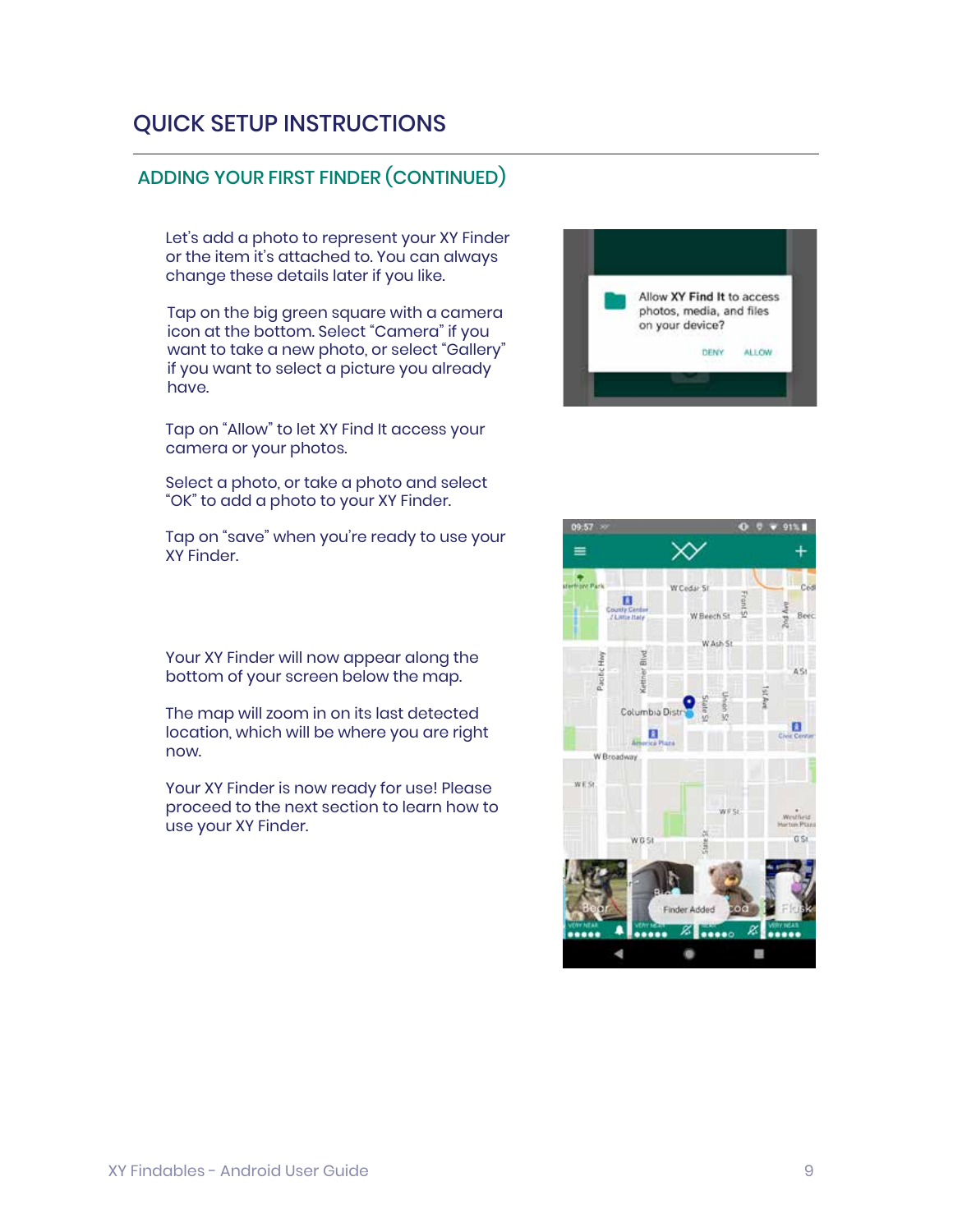### USING YOUR XY4+

Tap on the image of your XY Finder to make it pop up. The app will also zoom in on the map location where your XY Finder was last detected. It will be represented by a drop-shaped pin.

You can manipulate the map by zooming or swiping. The pulsing blue dot represents the device you're currently using.

Your phone can detect how close your XY Finder is, and will display a proximity such as "Here" or "Very near." When you walk away from your XY Finder, your phone will display different distances, like "Very Far."

Your phone is detecting how strong your XY Finder's Bluetooth signal is. The clearer the path between your phone and your XY Finder, the farther away your phone will be able to detect it.

When you're near your XY Finder, you can tap on "Find It" to make your XY Finder beep.

KeepNear allows your phone to notify you when your XY Finder goes out of Bluetooth range, or comes back into range.

You can turn it on by tapping KeepNear.

Tap on the gear icon to the right of the name of your XY Finder to change its settings.

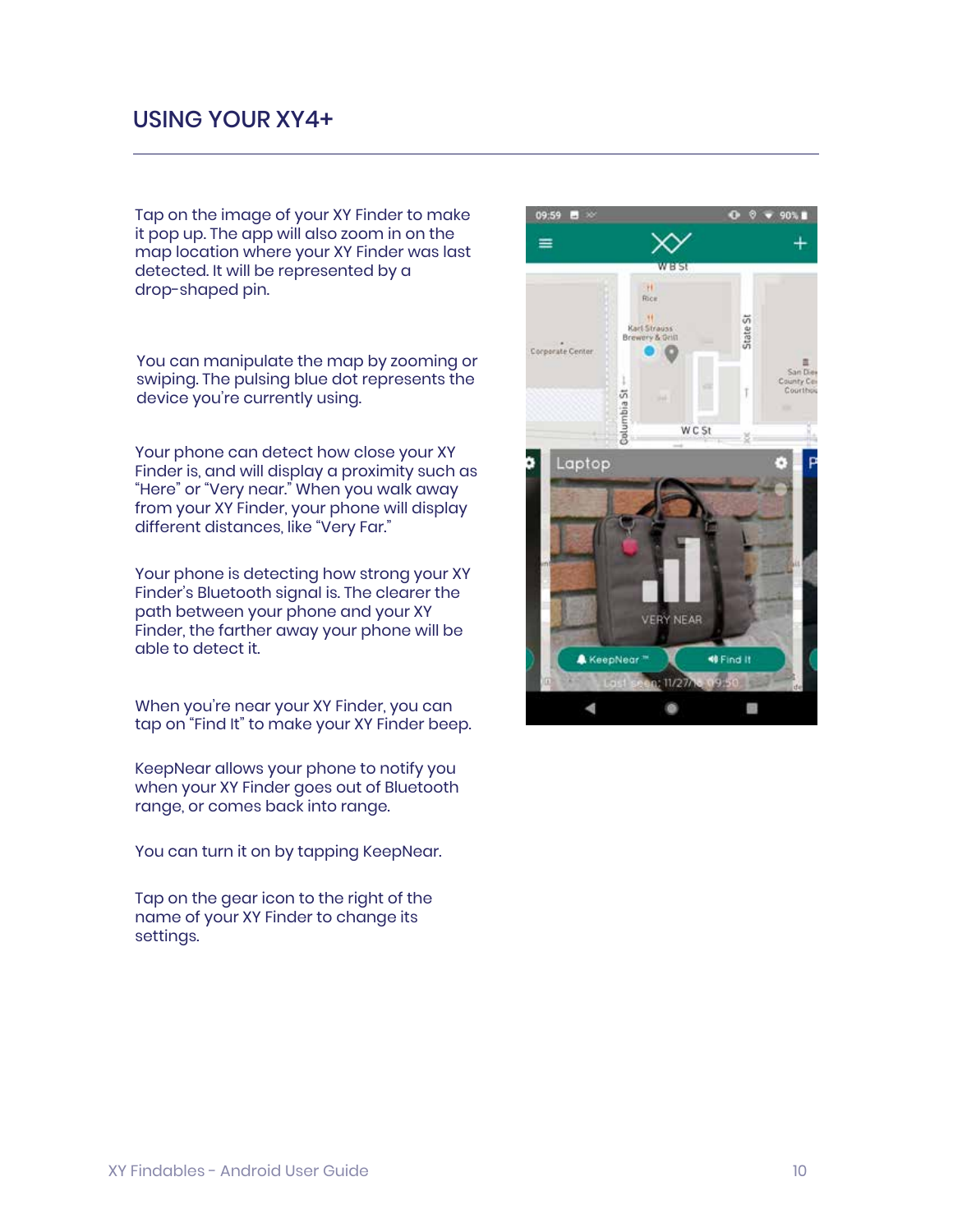## USING YOUR XY4+

#### CHANGING YOUR FINDER SETTINGS

You can change the name of your XY Finder, or change the photo associated with it here. This is handy when you want to switch your finder from one item to another, for example moving it from your keys to your T.V. remote.

If your XY Finder is nearby, tap on "Find It Song", which automatically says "Default", to change the tune your XY Finder plays.

Below the photo, you'll see the last battery reading your XY Finder.



Tap the name of a song, and then tap on Preview Song to hear it play on your XY Finder.

If you try out a few ringtones and your phone no longer uploads them, try turning the Bluetooth off in your phone's settings for a few seconds, and then turning it back on. This will help reestablish the Bluetooth connection with your XY Finder.

If you want to save any changes you've made, just tap on the check mark in the top right corner.

If you want to remove the XY Finder from your account so that it can be used by a different account or user, tap on "Remove From Account."

Tap the back arrow in the top left corner to return to the previous screen without making any changes.

| Pentatonic |              |
|------------|--------------|
|            |              |
|            |              |
|            | Preview Song |

*PROTIP: If you need to change the volume of your XY Finder, try out a few different ringtones. Different people find different tones to be audible.*

*Higher pitches, for example, can be much louder than lower pitches on small piezoelectric speakers like the one in your XY4+, but some people hear lower pitches better than they hear high pitches.*

*These ringtones were designed to have a wide variety of tones, sounds, and volumes to ensure they meet everyone's needs!*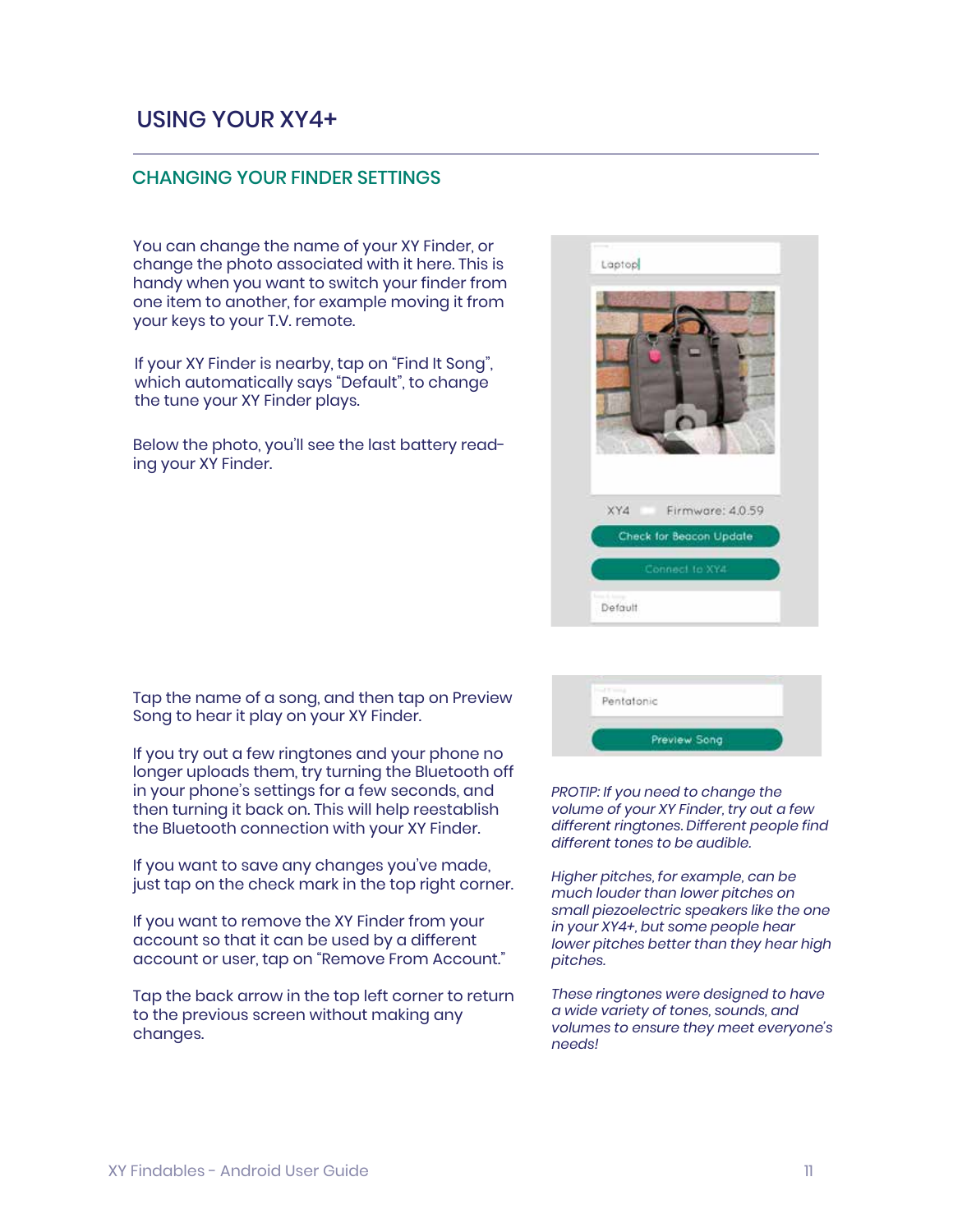## XY FIND IT APP MENU

#### **SETTINGS**

When you're back at the page with a map - the My Items page - you can also access the app menu.

Tap on the three lines that look like a hamburger in the top left corner.



If you tap on your name and email address, you'll be taken to your account information.

Tap on the green square on this page to add a photo to represent you or your account if you like.

You can also change your name, phone number, email address, or password. Be sure to make a note of the email address and password you use so you can log in!

Tap on the check mark in the top right corner to save any changes you make, or tap on the arrow in the top left corner to return to the previous page without making any changes.

The next selection on the menu is Settings. Here, you can make changes to the way the XY Find It app operates.

Check or uncheck the "Autostart" box to make XY Find It start when your phone boots up, or prevent it from doing so.

"Vibrate on notify" will vibrate your phone when you receive a KeepNear alert.

"KeepNear sensitivity" allows you to set when you receive KeepNear alerts. The more sensitive it is, the more easily the alert will trigger.

"Battery saver mode" means XY Find It will operate less when running in the background, using less battery. This may affect its functionality, so be sure to consider your battery needs carefully!

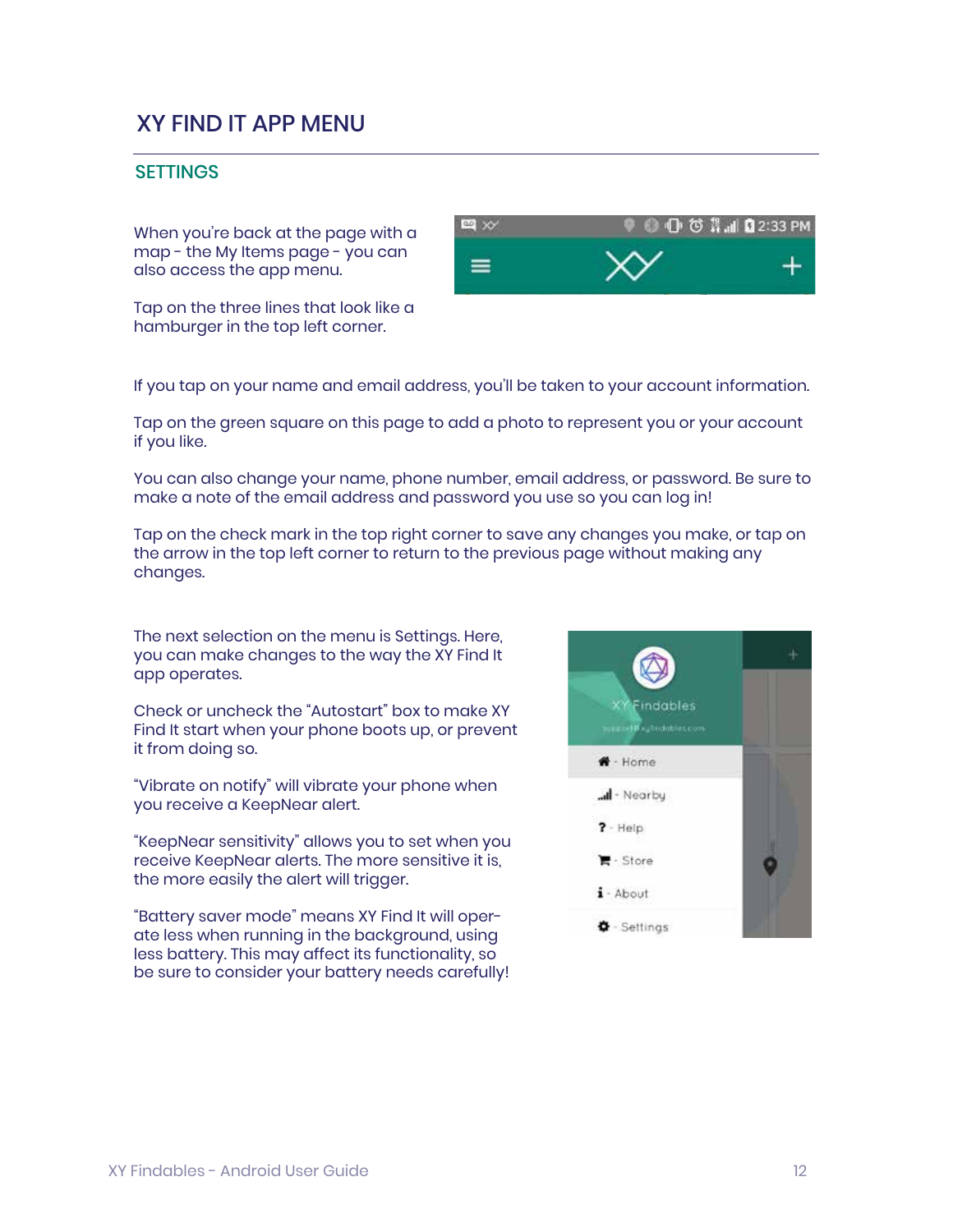## XY FIND IT APP MENU

#### **SETTINGS**

If you tap on "Help" in the menu, you'll see four options: Feedback, Help Center, Nearby, and About.

If you tap on "Feedback," you can send a message directly to our expert technical support and customer service team. Write any message you like, and when you tap "Submit," it will be sent to our team along with some essential information, like your operating system, and the version of the XY Find It app you're using.

If you'd like to attach any files, such as screenshots, before sending your message, tap on the paper clip icon in the top right corner.

Please note that our team will reply to the email address you use to log into your account, so if you want us to reply to a different email address, let us know in your message.

Ø ł Xγ Plasse enter the details of your request. A ze bnoqzer iliw thata freqqua turi reference soon as possible.

From the menu, if you tap on "Help Center," our help center will open in your default browser. From here, you can access all of our online articles and get answers to your most pressing questions right away.

If you tap on "Nearby" from the menu, the app will list all of the XY Finders it can detect near your phone.

If no one owns an XY Finder, you'll see it near the top. You can tap on the speaker icon on the right to beep it, or the plus sign icon to proceed with claiming it to your account.

You'll see a full listing of all of your finders below that, whether or not they're detected nearby. If the finder is within range, you can beep it by tapping on the speaker icon on the right.

All other finders will appear at the end of the list. If another account owns an XY Finder, you won't be able to see any identifying information about it.

| ¢                                 |    |
|-----------------------------------|----|
| <b>MY EINDERS</b><br>80<br>$=0.5$ | ×. |
| XY4 Finder<br>miner.              |    |
| MY FINDERS                        |    |
| Flask<br>citis.                   | 40 |
| Bear<br>113446                    | 40 |
| Big Case<br>Lisbon                | ø  |
| Laptop<br>ni ambié                | 40 |
| Cocoa<br>341000                   | 40 |
| Purse<br>misin                    |    |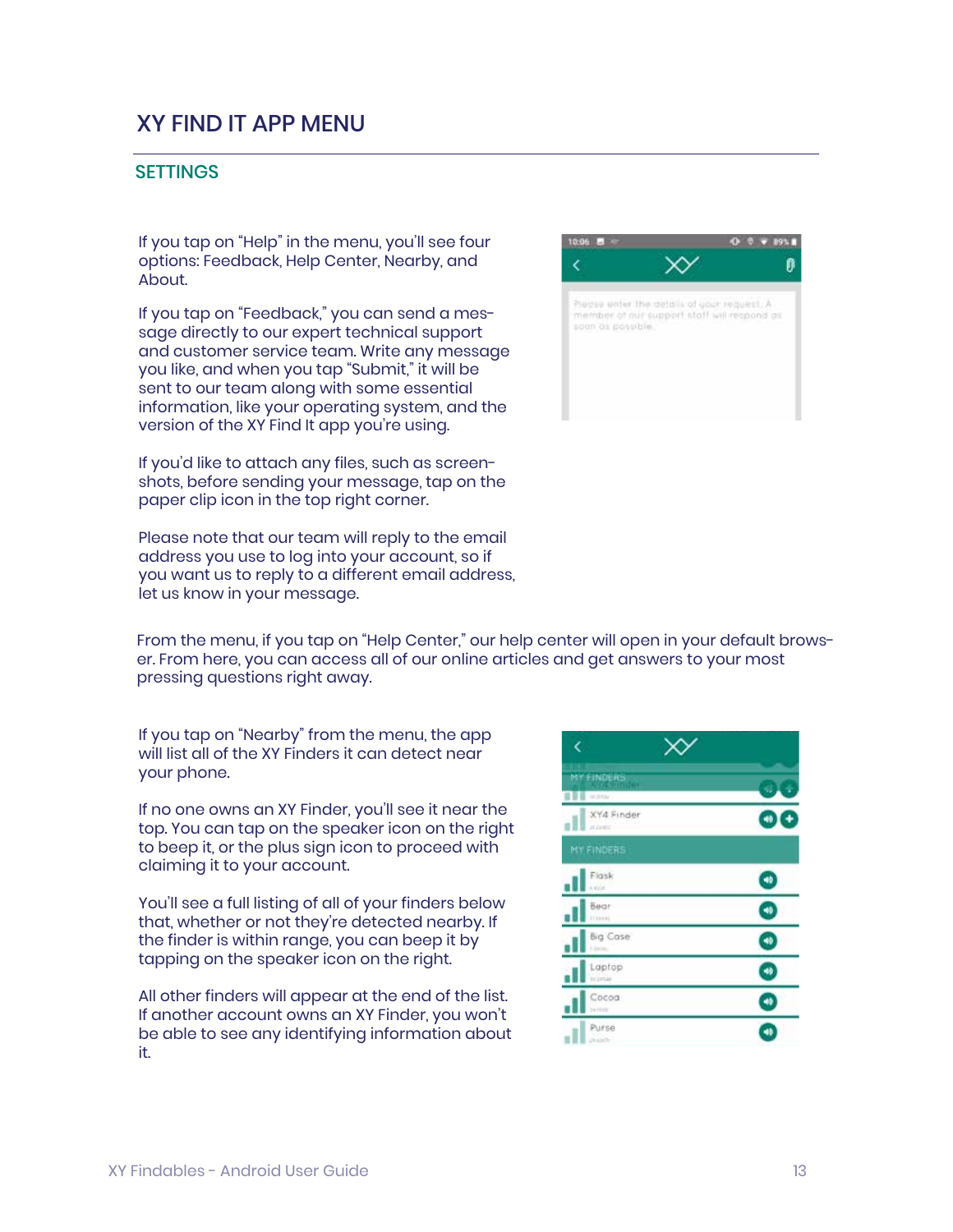## XY FIND IT APP MENU

#### **SETTINGS**

If you tap on "About" from the menu, you'll see important information about the XY Find It app and your phone. XY Findables support may ask for some of this information if you need to contact them.

You'll also see the credits for the XY team here - hello from all of us!

If you tap on "Store," you'll be taken to our direct online store, where you can purchase more XY Finders if you like.

The last function on the menu is Exit. This closes the XY Find It app and stops it from running automatically in the background.

If you close the XY Find It app, it will run in the background to keep track of your XY Finders, but if you use Exit, the app will shut off completely.

This will spare your device's battery, but you won't be keeping track of your XY Finders. Be sure to make the best choice to meet your needs.

That's all the important stuff. Now you're ready to use XY Find It!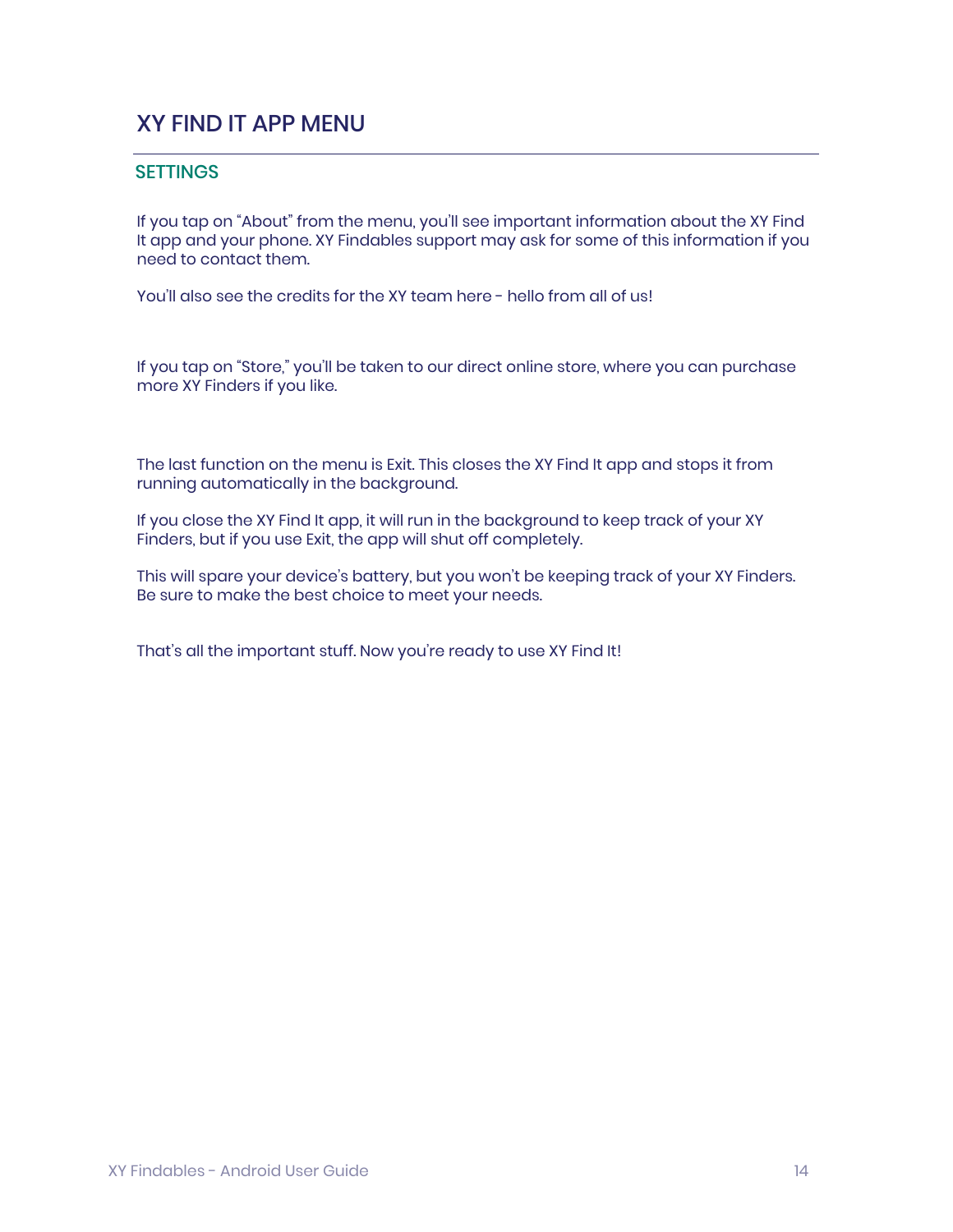*If you have difficulty with any of the following steps or require further assistance, please contact XY technical support at support@xyfindit.com.*

## ERROR 505 (GOOGLE PLAY STORE)

This error originates from the Play Store app cache, the Android system, or your Play Store settings.

Ensure you are logged into an active and valid Google account.

Make sure Google Play Store is up to date, then restart your device. Play Store > Menu ( ) > Settings > Play Store version or Build Number

Clear the Google Play cache, then restart your device. Settings > Apps > Google Play Store > Storage > Clear Cache, Clear Data

#### FAILED TO UNLOCK FINDER ERROR

This error occurs when your phone no longer has enough Bluetooth system resources to dedicate to additional Bluetooth connections. It's more common if a user attempts to add multiple XY Finders to their account at the same time.

Restart your device. (This usually resolves the problem.)

Ensure the XY Find It app is up to date. Settings > Apps > XY Find It > App Details > Update

Save your XY Finder quickly after you initiate the claiming process to ensure the finder does not turn off before it's saved.

Uninstall XY Find It, then reinstall the app. Settings > Apps > XY Find It > Uninstall > Reboot Play Store > Search XY Find It > Install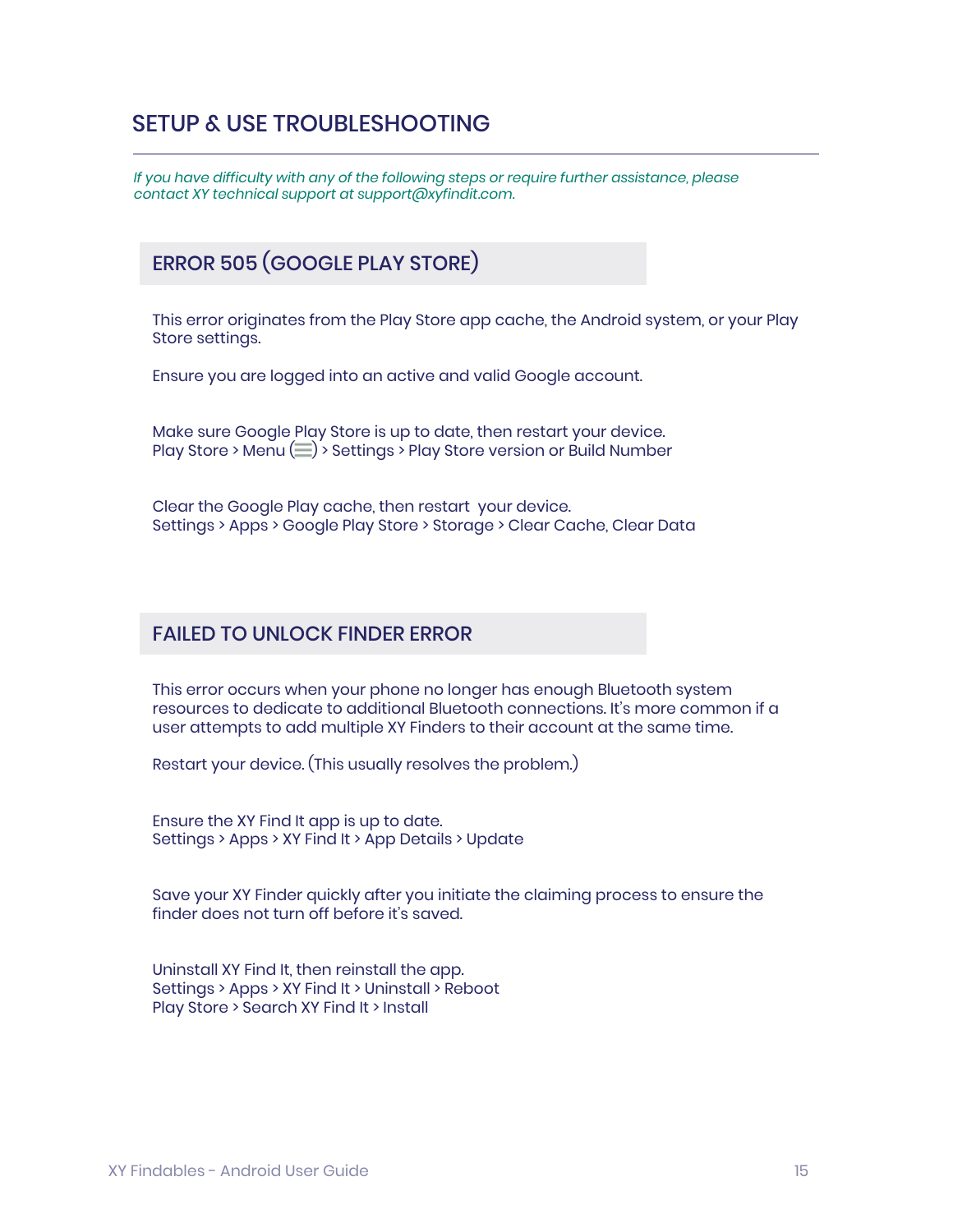#### XY FINDER WON'T BEEP

Ensure your XY Finder is within range of your phone. Your phone should detect it and display its proximity. The closer the finder is, the more easily it will beep.

Ensure you have Bluetooth services turned on in your device's settings. Settings > Bluetooth  $(\frac{1}{2})$ 

Ensure your XY Finder has a functional battery by pressing the button on the front of the finder to make it beep. If it does not beep, please replace the battery. Each XY4+ takes a single CR3032 battery.

To replace the battery in your XY Finder, open it by inserting a flat, metal tool (such as a flat head screwdriver or a small coin) in the notch along the side below the button. Gently twist the tool until the finder pops open, then remove the battery. Insert a fresh battery with the engraved writing facing up.

#### XY FINDER BEEPS RANDOMLY

This usually means that the battery in your XY Finder has been knocked loose.

Open your XY Finder by inserting a flat, metal tool (such as a flat head screwdriver or a small coin) in the notch along the side below the button. Gently twist the tool until the finder pops open.

Remove the battery, then firmly place it back inside the finder with the engraved writing facing up.

If this does not hold the battery firmly in place, make sure the metal contacts inside the case are tight and hold the battery firmly without allowing it to slip around.

A short, faulty weld at one of the electrical contacts, water damage, or another physical problem can also cause your XY Finder to beep at random. Please contact our customer service team (support@xyfindit.com) for further assistance.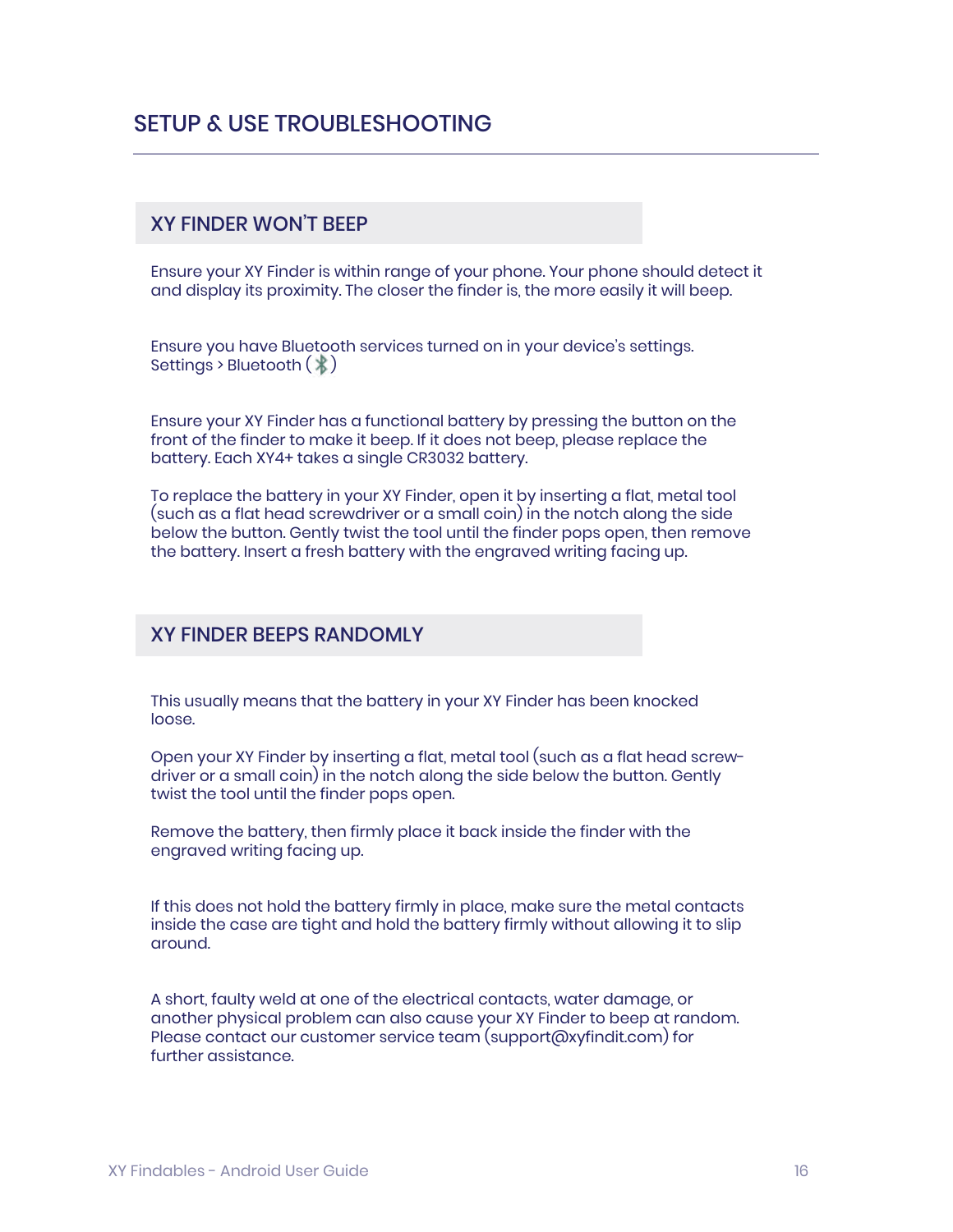#### RED BANNER ACROSS THE SCREEN

A red banner across the screen when you're attempting to use XY Find It means that a critical feature of your system is turned off or inaccessible to the app. The banner will let you know which feature is turned off or cannot be accessed - for example, it will say "Bluetooth Disabled" or "Location Disabled."

Ensure that the service being requested by the app is turned on in your system settings. You may need to restart the XY Find It app to see the change reflected.

Check the permissions that have been given to the XY Find It app.

If you're using an Android device: Settings > Apps > XY Find It > Permissions > Enable all permissions

#### UNABLE TO RING PHONE

Your phone will only ring when it's turned on, when XY Find It is running, and when Bluetooth services are enabled.

XY Find It does not run automatically on iOS devices. Please open XY Find It each time you restart your device To maintain connectivity, don't close the app. Swiping the app away will close XY Find It and cease all functionality.

If you're an iOS user, ensure Find My Phone is enabled for the XY Finder you're using to signal your phone. XY Find It > XY Finder > Settings  $($   $\bullet)$  > Find My Phone enabled

Ensure that no other Bluetooth devices are monopolizing your phone's Bluetooth resources.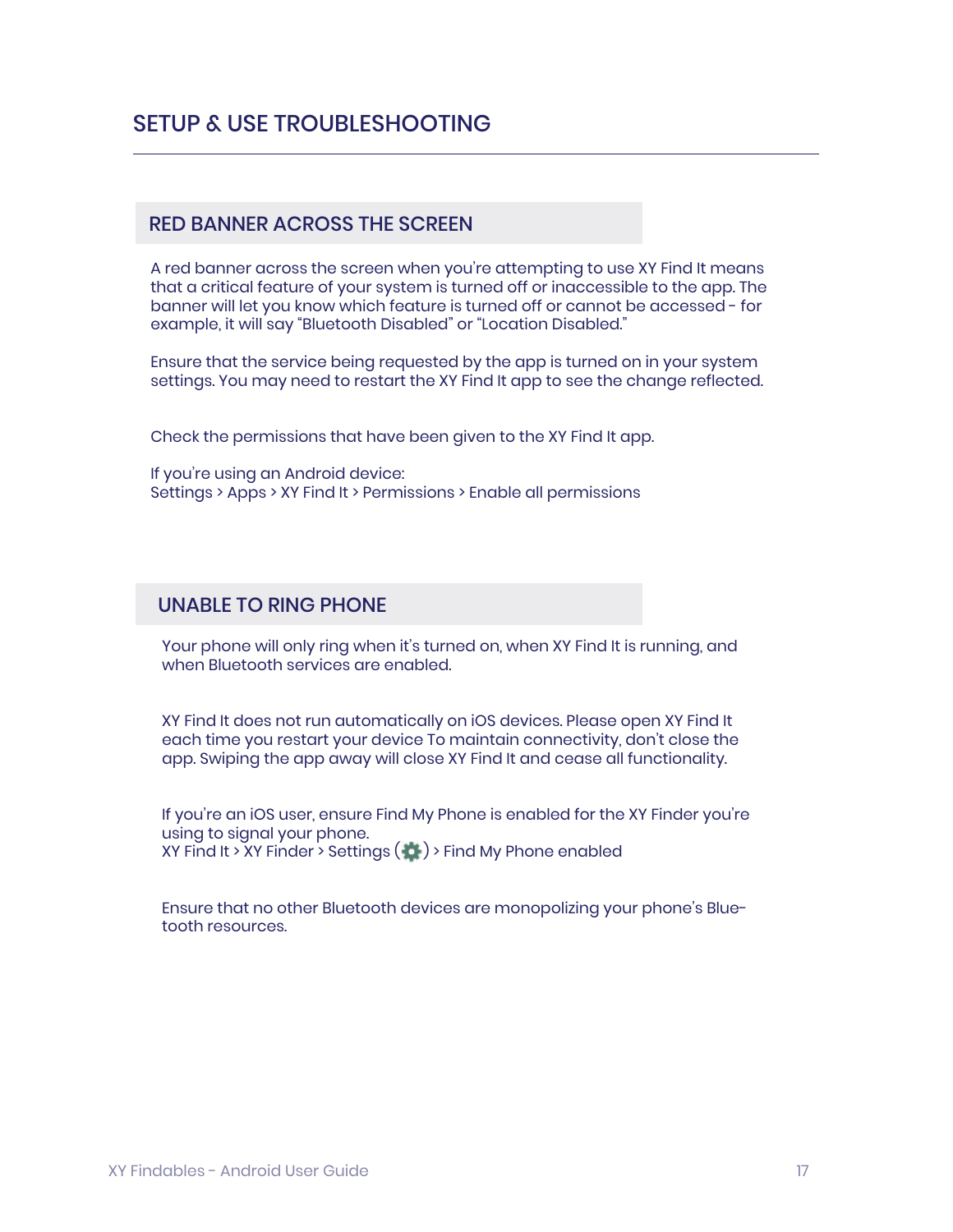#### XY FINDER IS OUT OF RANGE

Please note that XY4+ model finders have a detectable range of up to about 300 feet (100 meters). As with any other radio device, they are subject to interference. Some materials, such as metal and concrete, will block its signal. Devices which emit high-powered radio signals like wireless routers and microwave ovens may also cause a reduction in functionality.

If your XY Finder is within range of your phone but is not being detected, please ensure your phone's Bluetooth service is turned on: Settings > Bluetooth (On)

Ensure you have not exceeded the device's Bluetooth capacity. If several devices are paired with your device, it may not be able to open any further connections.

Restart Bluetooth service on your device, or restart your device.

#### KEEPNEAR DOES NOT TRIGGER

Your phone will only ring when it's turned on, when XY Find It is running, and when Bluetooth services are enabled.

Ensure KeepNear is turned on: XY Find It > XY Finder > KeepNear on  $(\mathbb{Q})$ 

Ensure that notifications are enabled for the XY Find It app.

Android users: Settings > Apps > XY Find It > Notifications > Block disabled